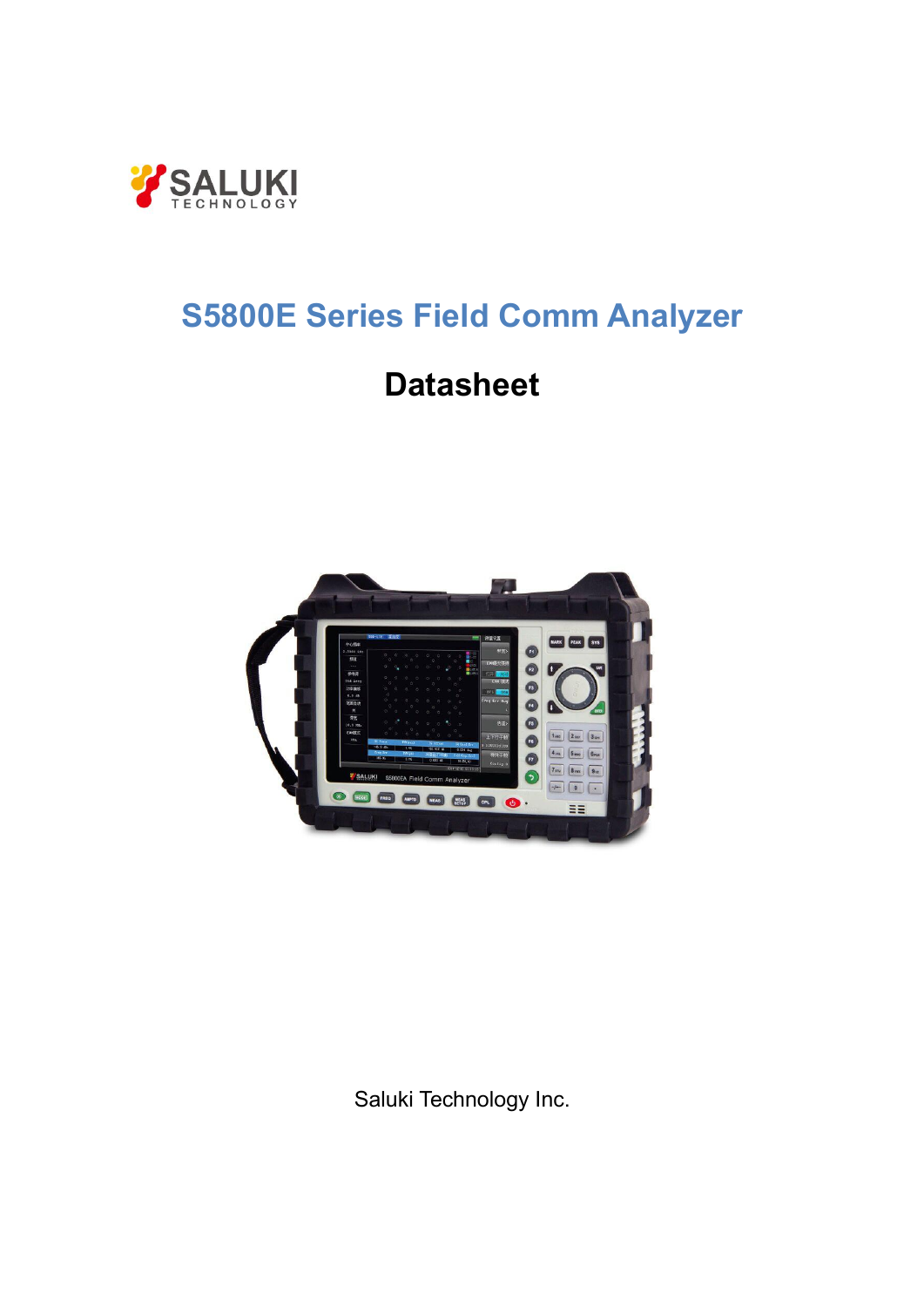

# **The document applies to the instruments of the following models:**

- S5800EA Field Comm Analyzer (9kHz 4.0GHz).
- S5800EB Field Comm Analyzer (9kHz 6.0GHz).

## **Standard Accessories of S5800E series field comm analyzer:**

| Item           | <b>Name</b>                             | Qty.  |
|----------------|-----------------------------------------|-------|
|                | Main Machine                            | 1 pcs |
| $\overline{2}$ | <b>AC/DC Adapter</b>                    | 1 pcs |
| 3              | Rechargeable Li-ion Battery             | 1pcs  |
| 4              | Crossover LAN Cable                     | 1 pcs |
| 5              | <b>USB Cable</b>                        | 1 pcs |
| 6              | <b>RF Connector</b>                     | 1 pcs |
| 7              | Soft Carrying Case                      | 1 pcs |
| 8              | CD (Site Workbench Software and Manual) | 1 pcs |

## **Options of the S5800E series field comm analyzer:**

| <b>Option No.</b> | <b>Item</b>                     | <b>Description</b>                                                                                                                                                                                           |
|-------------------|---------------------------------|--------------------------------------------------------------------------------------------------------------------------------------------------------------------------------------------------------------|
| S5800-01          | RF Power Meter (Software)       | Providing true RMS measurements with accurate measurements<br>for both CW and complex digitally modulated signals.                                                                                           |
| S5800-03          | <b>Terminal RF Power Sensor</b> | 1MHz to 6GHz, -30dBm to +20dBm, N(m), $50\Omega$                                                                                                                                                             |
| S5800-04          | Interference Location Analysis  | Add Spectrogram, RSSI, Signal ID, Signal Strength, Interference<br>Location Mapping, Delta Spectrum and DPS measurement<br>applications to the spectrum analyzer. (Need directional log<br>periodic antenna) |
| S5800-05          | <b>Signal Coverage Mapping</b>  | Allowing users to map RSSI and ACPR measurements. (Need<br>option S5800-06)                                                                                                                                  |
| S5800-06          | GPS Module (USB)                |                                                                                                                                                                                                              |
| S5800-07          | <b>Signal Analysis</b>          | LTE,WCDMA,TDSCDMA,GSM,CDMA                                                                                                                                                                                   |
| S5800-08          | <b>Tracking Generator</b>       | Frequency range: 25MHz - 4.4GHz                                                                                                                                                                              |
| S5800-09          | <b>Tracking Generator</b>       | Frequency range: 25MHz - 6.0GHz                                                                                                                                                                              |
| S5800-10          | Spectrum Persistence            | Find interference covered by transmit signal Acquires several                                                                                                                                                |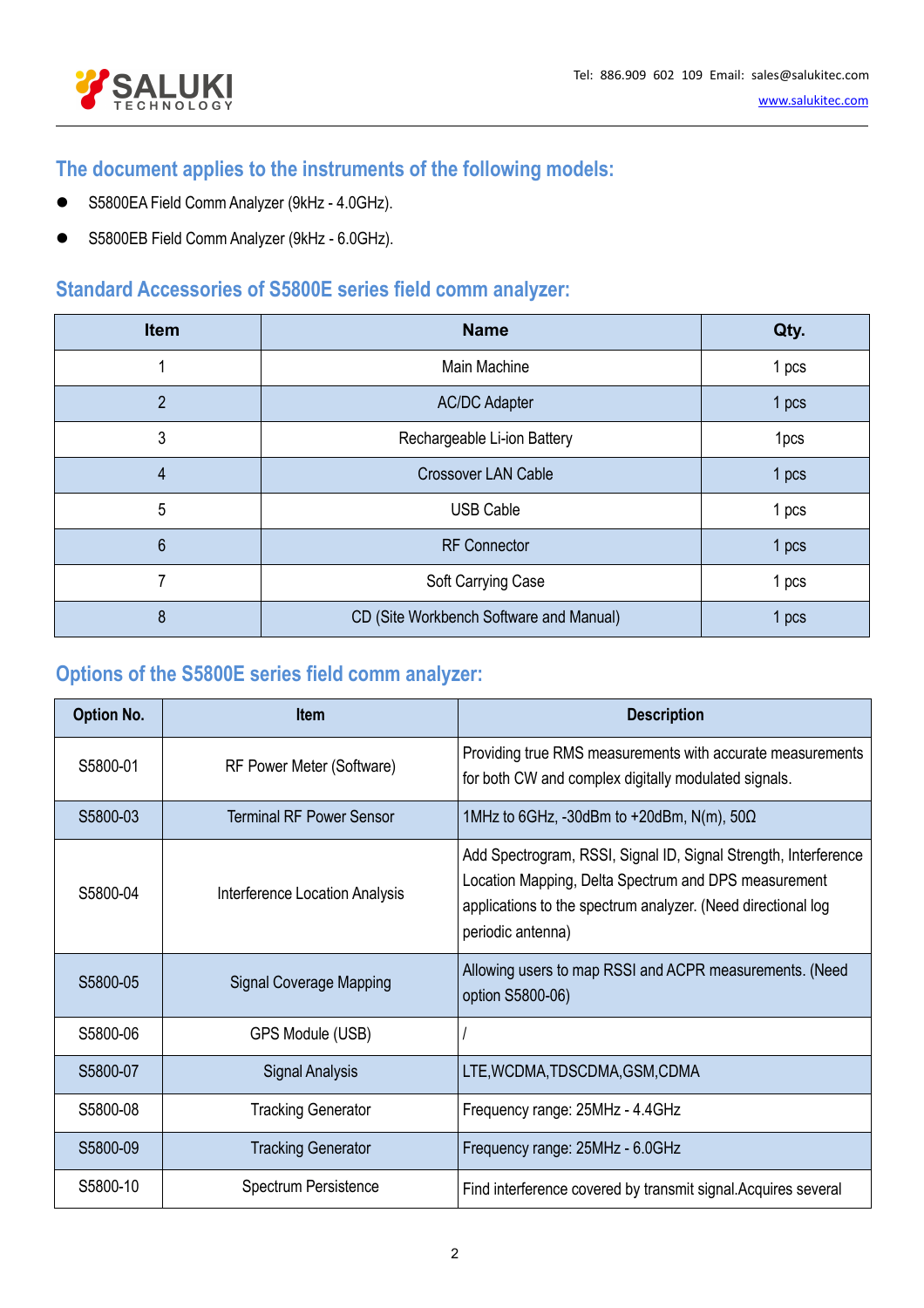

| <b>Option No.</b> | <b>Item</b>                                        | <b>Description</b>                                                                |
|-------------------|----------------------------------------------------|-----------------------------------------------------------------------------------|
|                   |                                                    | thousands of spectrum data per second and show the spectrum<br>density over time. |
| S5800-11          | <b>Gate Sweep</b>                                  | For TD signal analysis                                                            |
| S5800-12          | Directional Active Log Periodic Antenna            | Frequency range: 9 kHz to 20MHz                                                   |
| S5800-13          | Directional Active Log Periodic Antenna            | Frequency range: 20MHz to 200MHz                                                  |
| S5800-14          | Directional Active Log Periodic Antenna            | Frequency range: 200MHz to 500MHz                                                 |
| S5800-15          | Directional Active Log Periodic Antenna            | Frequency range: 500MHz to 3GHz                                                   |
| S5800-16          | Directional Active Log Periodic Antenna            | Frequency range: 500MHz to 8GHz                                                   |
| S5800-17          | Antenna Handle with GPS and Electronics<br>Compass |                                                                                   |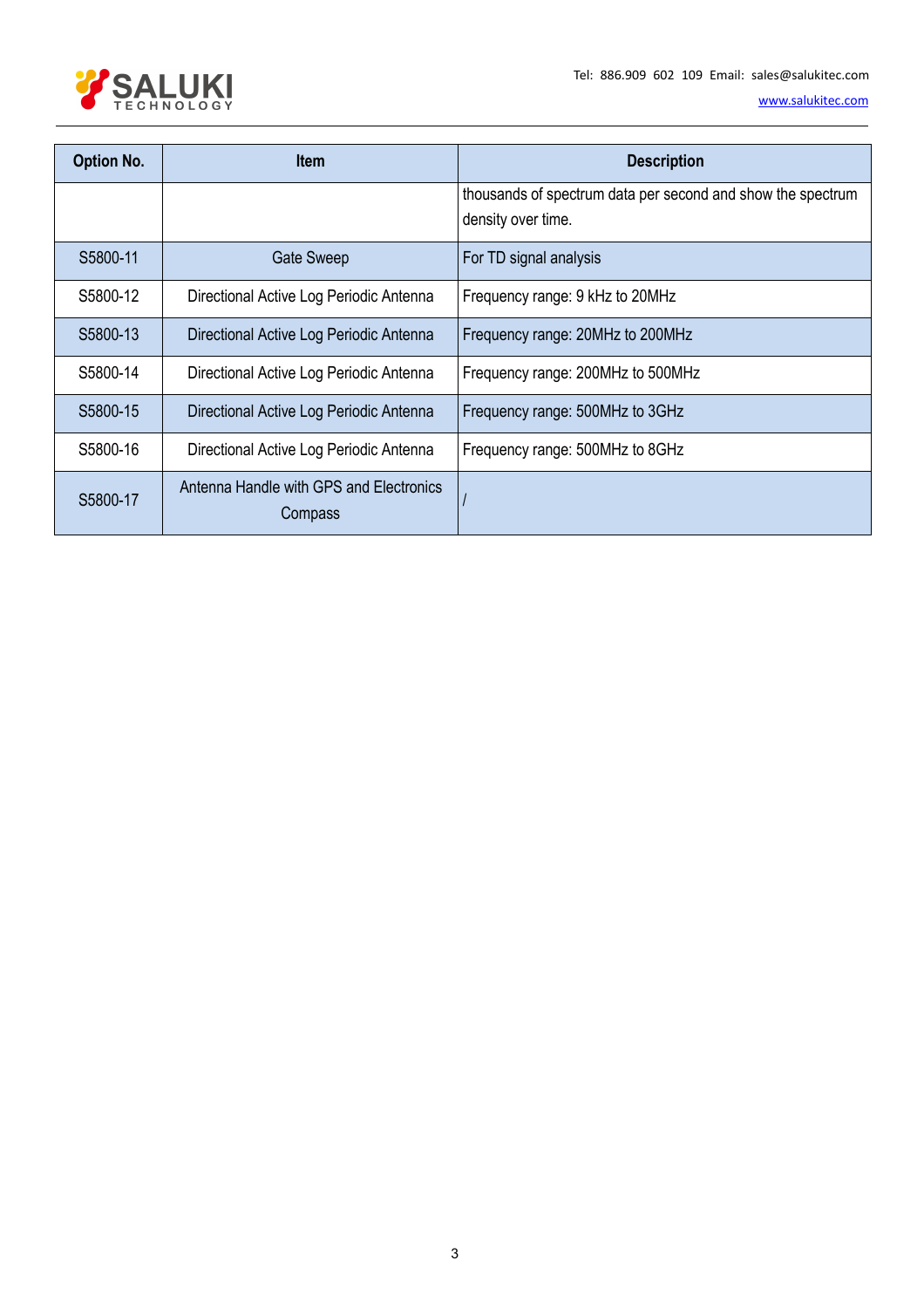

#### **Preface**

Thanks for choosing Saluki Technology Inc instrument. We devote ourselves to meeting your demands, providing you high-quality measuring instrument and the best after-sales service. We persist with "superior quality and considerate service", and are committed to offering satisfactory products and service for our clients.

#### **Document No.**

S5800E-02-01

#### **Version**

Rev01 2019.08

Saluki Technology

#### **Authorization**

The information contained in this datasheet is subject to change without notice. The power to interpret the contents ofand terms used in this Document rests with Saluki.

Saluki Tech owns the copyright of this datasheet which should not be modified or tampered by any organization or individual, or reproduced or transmitted for the purpose of making profit without its prior permission, otherwise Saluki will reserve the right to investigate and affix legal liability of infringement.

#### **Product Quality Assurance**

The warranty period of the product is 36 months from the date of delivery. The instrument manufacturer will repair or replace damaged parts according to the actual situation within the warranty period. The user should return the product to the manufacturer and prepay mailing costs. The manufacturer will return the product and such costs to the user after maintenance.

#### **Contacts**

| Service Tel: | 886.909 602 109                                    |
|--------------|----------------------------------------------------|
| Website:     | www.salukitec.com                                  |
| Email:       | sales@salukitec.com                                |
| Address:     | No. 367 Fuxing N Road, Taipei 105, Taiwan (R.O.C.) |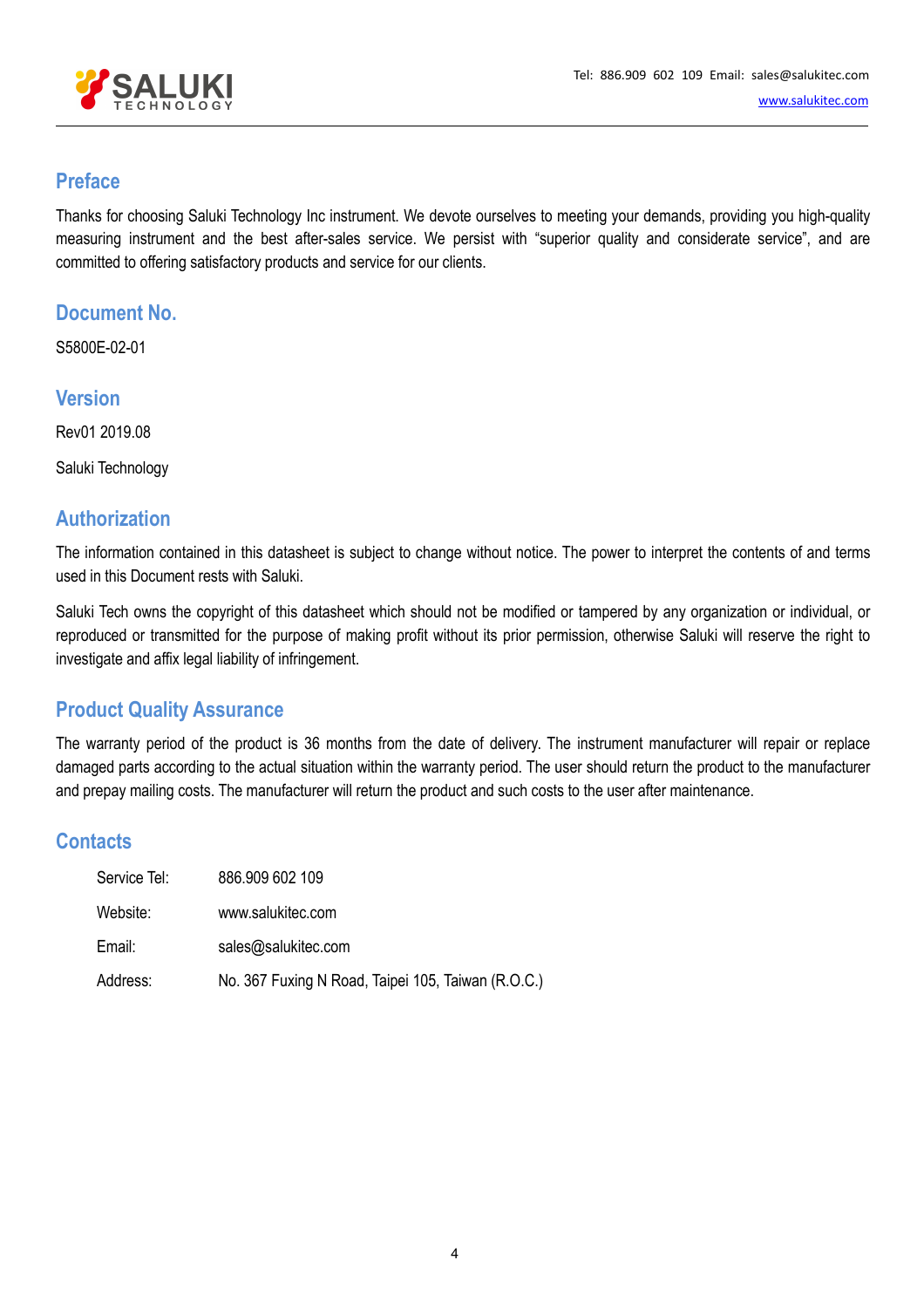

# **Content**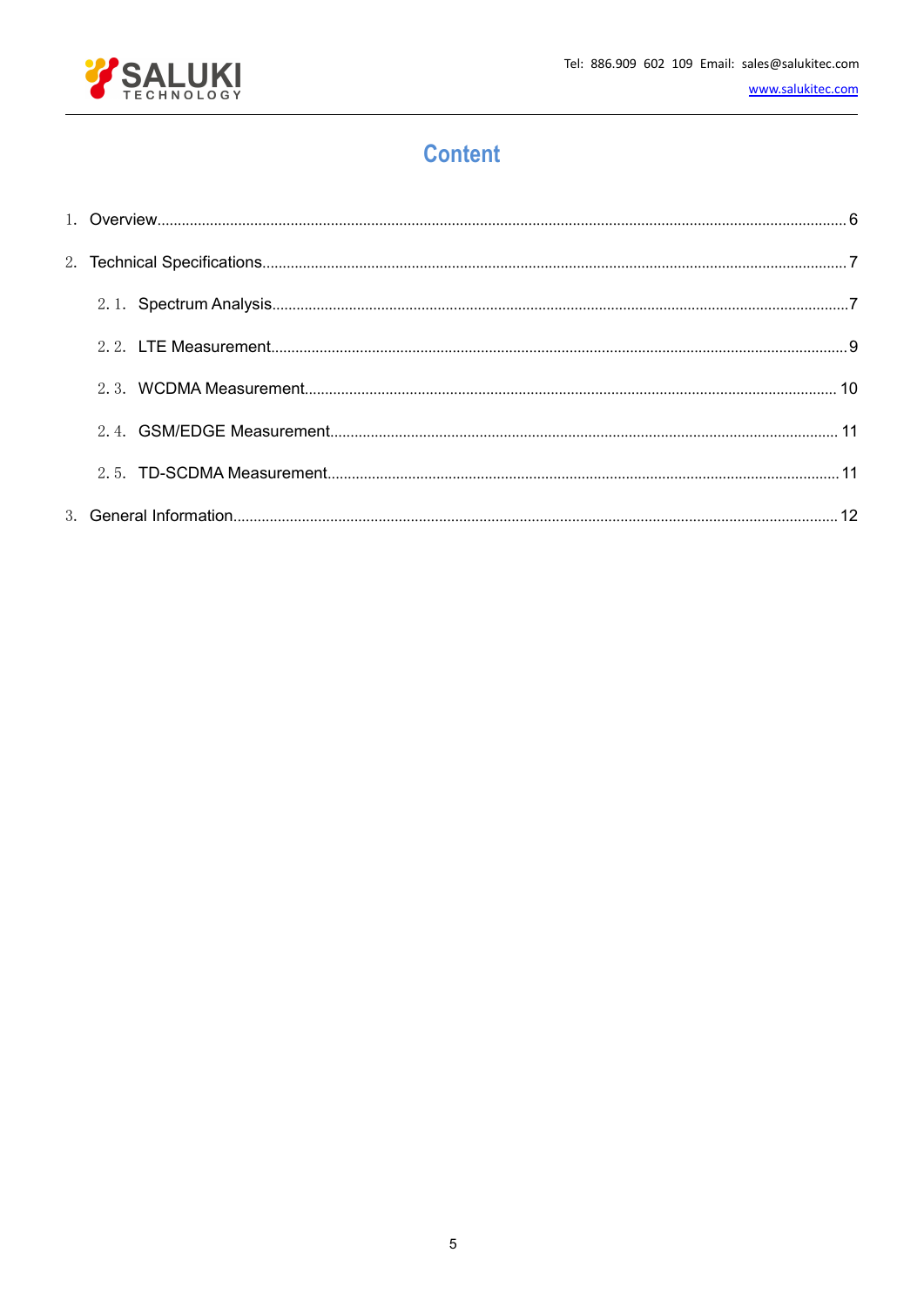

### <span id="page-5-0"></span>1. **Overview**

S5800E Series Field Comm Analyzer is designed specifically for wireless communications field engineers and technicians. Today's wireless spectrum is shared among different communications systems and services including mobile communications, mobile radios, paging, wireless local-area networks and digital video broadcasting. In additional to licensed systems, the spectrum is also shared with unlicensed transmitters and signal impairments such as reflections and fading. The combination of all these signals creates a very complex environment which must be first cleared and routinely monitored in order to maximize service performance.

Designed specifically for wireless communications field engineers and technicians, the S5800E series provide all necessary measurement functions and performance to accurately characterize the signal environment in addition to clearing, detecting, identifying and locating signal interference in a lightweight, handheld instrument.

#### **Key Features**

- Frequency range: 9kHz 4GHz/ 6GHz
- Fast scan mode, scan time can be set from 10μs to 1000s, DANL -164dBm/Hz
- $\triangleright$  One-button power measurement: channel power, occupied bandwidth, adjacent channel power, field strength
- $\triangleright$  Powerful interference analysis: spectrogram, signal strength, received signal strength indication, channel scan, signal identification, interference location, digital persistence spectrum, differential spectrum
- Support demodulation analysis of main wireless communication system: TDD-LTE, FDD-LTE, WCDMA/HSDPA+, TD-SCDMA/HSDPA+, CDMA/EVDO, GSM/EDGE (option)
- $\triangleright$  Indoor and outdoor signal coverage, Net clean test (option)
- $\triangleright$  Time domain measurement, support video trigger, time trigger and external trigger
- $\triangleright$  Quickly identifies, locates and maps signal interference
- Optional 25MHz 4.4GHz/ 6GHz tracking source
- $\triangleright$  Performs comprehensive signal analysis for complete site profile and monitoring of signal environment
- $\triangleright$  Handheld, lightweight, rugged design that with standards harsh environments and lighting conditions

#### **Measurements & Applications**

#### **Measurements**

- Spectrum Analysis
- Channel Power
- Occupied Bandwidth (OBW)
- **•** Adjacent Channel Leakage Ratio (ACLR)
- **•** Field Strength
- AM/FM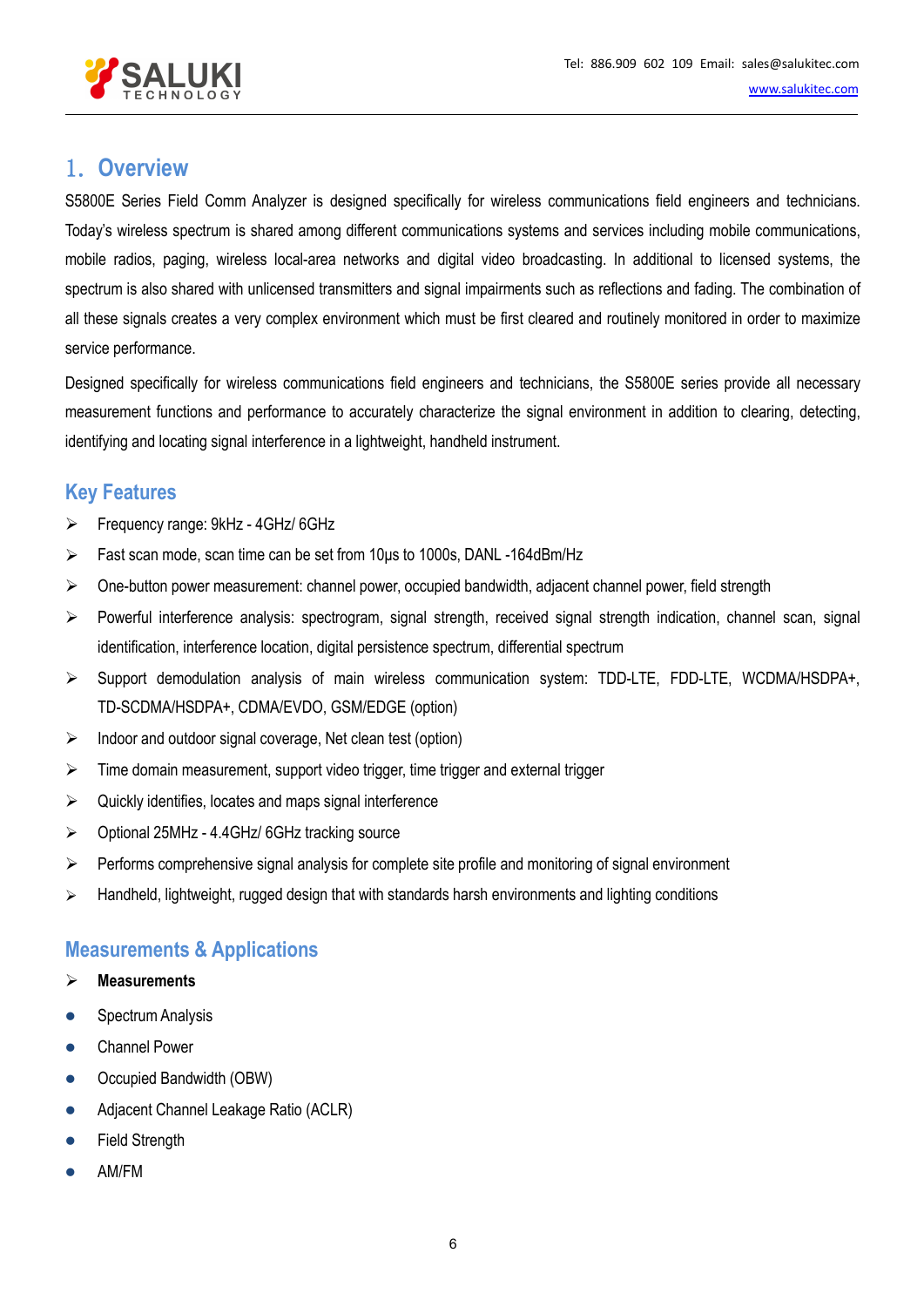

#### **▶ Optional Measurement Mode**

- **•** High Precision Power Meter (Option S5800-01)
- Interference Analysis (Option S5800-04)
- Coverage Mapping (Option S5800-05)
- **•** Tracking Generator (Option S5800-08/09)
- GPS (Option S5800-06)
- **•** LTE/WCDMA/TDSCDMA/GSM/CDMA Analyzer (Option S5800-07)

# <span id="page-6-0"></span>2. **Technical Specifications**

#### <span id="page-6-1"></span>2.1. **Spectrum Analysis**

| <b>Model</b>                         | <b>S5800EA</b>                                                                        | <b>S5800EB</b>                  |  |
|--------------------------------------|---------------------------------------------------------------------------------------|---------------------------------|--|
| <b>Frequency</b>                     |                                                                                       |                                 |  |
| Frequency range                      | 9kHz - 4GHz                                                                           | 9kHz - 6GHz                     |  |
| Resolution                           | 1Hz                                                                                   |                                 |  |
| <b>Frequency Counting Accuracy</b>   | (signal to noise ratio is 25 dB, the resolution bandwidth (RBW) / sweep width = 0.01) |                                 |  |
| <b>Counting Accuracy</b>             | $± 1x 10^{-6}± 1$                                                                     |                                 |  |
| Aging Speed                          | $\leq$ $\pm$ 1×10 <sup>-6</sup> /year                                                 |                                 |  |
| <b>Temperature Stability</b>         | $<$ ± 0.5×10 <sup>-6</sup> (0 - 50°C)                                                 |                                 |  |
| Frequency Span                       | 1kHz to 4GHz in 1-2-5 sequence                                                        | 1kHz to 6GHz in 1-2-5 sequence  |  |
|                                      | (automode), and OHz (zero span)                                                       | (automode), and OHz (zero span) |  |
| <b>Bandwidth</b>                     |                                                                                       |                                 |  |
| Resolution Bandwidth (RBW)           | 1Hz to 3MHz in 1-3 sequence (auto or manually selectable)                             |                                 |  |
| Video Bandwidth (VBW)                | 1Hz to 3MHz in 1-3 sequence (auto or manually selectable)                             |                                 |  |
| <b>Bandwidth Accuracy</b>            | $< \pm 10\%$                                                                          |                                 |  |
| Sensitivity                          | (60dB/3dB band width) <5:1                                                            |                                 |  |
| <b>Spectral Purity (Phase Noise)</b> |                                                                                       |                                 |  |
| @1 kHz Offset from carrier           | -90 $dBc/Hz$ (typ.)                                                                   |                                 |  |
| @10 kHz Offset from carrier          | $-100$ dBc/Hz (typ.)                                                                  |                                 |  |
| @100 kHz Offset from carrier         | $-110$ dBc/Hz (typ.)                                                                  |                                 |  |
| <b>Amplitude</b>                     |                                                                                       |                                 |  |
| Dynamic Range                        | $> 100$ dB                                                                            |                                 |  |
| <b>Measurement Range</b>             | DANL to max. safe input level                                                         |                                 |  |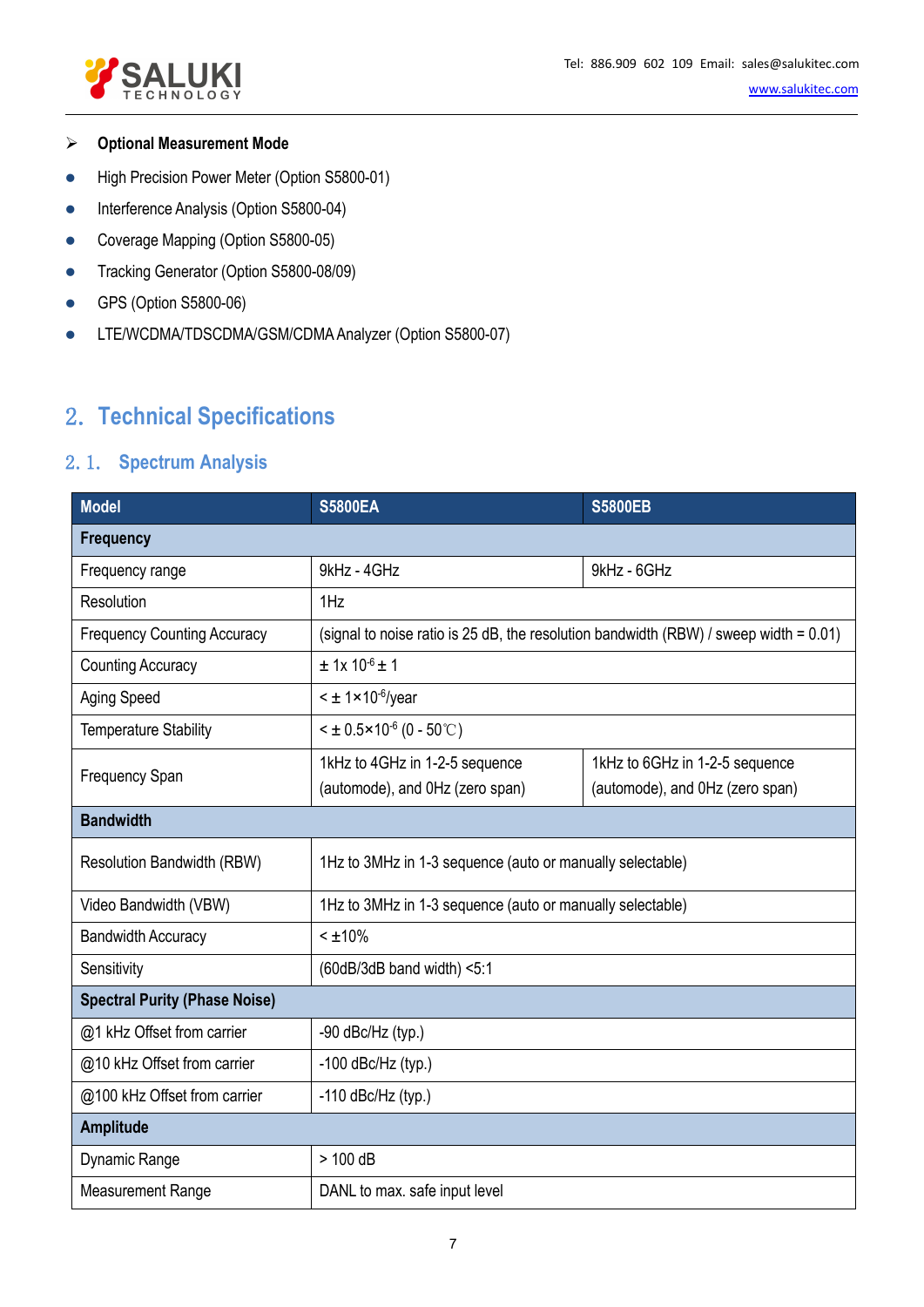

| Max. Safe Input Level                                         | +30dBm (peak power, input attenuation > 15dB), 50VDC                             |                            |  |
|---------------------------------------------------------------|----------------------------------------------------------------------------------|----------------------------|--|
| Amplitude Accuracy                                            | $\leq \pm 1.0$ dB                                                                |                            |  |
| Attenuator Range                                              | 0dB to 55dB in 1dB steps                                                         |                            |  |
| <b>TOI</b>                                                    | $> +15$ dBm (typ.)                                                               |                            |  |
| DANL (typ.)                                                   |                                                                                  |                            |  |
| (Input terminated, RBW = 1 Hz, Attn = 0 dBm, Sample Detector) |                                                                                  |                            |  |
|                                                               | $\leq$ -150dBm (2MHz-1GHz)                                                       | $\leq$ -150dBm (1MHz-1GHz) |  |
| Preamp Off                                                    | $\leq$ -142dBm (1GHz-3GHz)                                                       | $\leq$ -140dBm (1GHz-3GHz) |  |
|                                                               | $\leq$ -142dBm (3GHz-4GHz)                                                       | $\leq$ -140dBm (3GHz-6GHz) |  |
|                                                               | $\leq$ -165dBm (10MHz-1GHz)                                                      | $\leq$ -162dBm (1MHz-1GHz) |  |
| Preamp On                                                     | $\leq$ -160dBm (1GHz-3GHz)                                                       | $\leq$ -158dBm (1GHz-3GHz) |  |
|                                                               | $\leq$ -158dBm (3GHz-4GHz)                                                       | $\leq$ -152dBm (3GHz-6GHz) |  |
| <b>Spurious Response</b>                                      |                                                                                  |                            |  |
| <b>Residual Response</b>                                      | 1MHz - 6GHz: ≤ -85dBm (no signal input attenuation, 0dB)                         |                            |  |
| Second Harmonic Distortion                                    | <-70dBc (input level -20dBm, mixer input, preamp off)                            |                            |  |
| Reference Level (20°C - 30°C)                                 |                                                                                  |                            |  |
| Range                                                         | $-167$ dBm to $+35$ dBm                                                          |                            |  |
| Accuracy                                                      | $\leq \pm 0.5$ dB                                                                |                            |  |
| <b>Sweep &amp; Trigger Mode</b>                               |                                                                                  |                            |  |
| Sweep Time                                                    | 20ms - 250s ( $\geq$ 200 Hz)<br>$10\mu s - 1000s (= 0 Hz)$                       |                            |  |
|                                                               | 1ms - 250s (Fast scan)                                                           |                            |  |
| Accuracy                                                      | $< \pm 0.2\%$                                                                    |                            |  |
| <b>Trigger Mode</b>                                           | Free trigger, Single trigger, Video trigger, Trigger                             |                            |  |
| <b>Display</b>                                                |                                                                                  |                            |  |
| Logarithmic Scale                                             | 0.1 - 0.9 dB/ lattice, 0.1dB step;                                               |                            |  |
|                                                               | 1 - 40dB/ lattice, 1dB step                                                      |                            |  |
| Linear Scale                                                  | 10 scale                                                                         |                            |  |
| Scale Unit                                                    | dBm, dBmV, dBµV, mV                                                              |                            |  |
|                                                               | 0.03dB                                                                           |                            |  |
| <b>Marker Readout Resolution</b>                              | 0.03% linear reference level                                                     |                            |  |
| Trace                                                         | 6                                                                                |                            |  |
| Detector                                                      | Sample/ peak/ negative/ normal/ quasi peak/ RMS/ avg                             |                            |  |
| <b>Frequency Standard Function</b>                            | A peak, peak, frequency standard to the center, the reference frequency standard |                            |  |
| Marker Mode                                                   | Normal, delta, fixed, frequency counter                                          |                            |  |
|                                                               |                                                                                  |                            |  |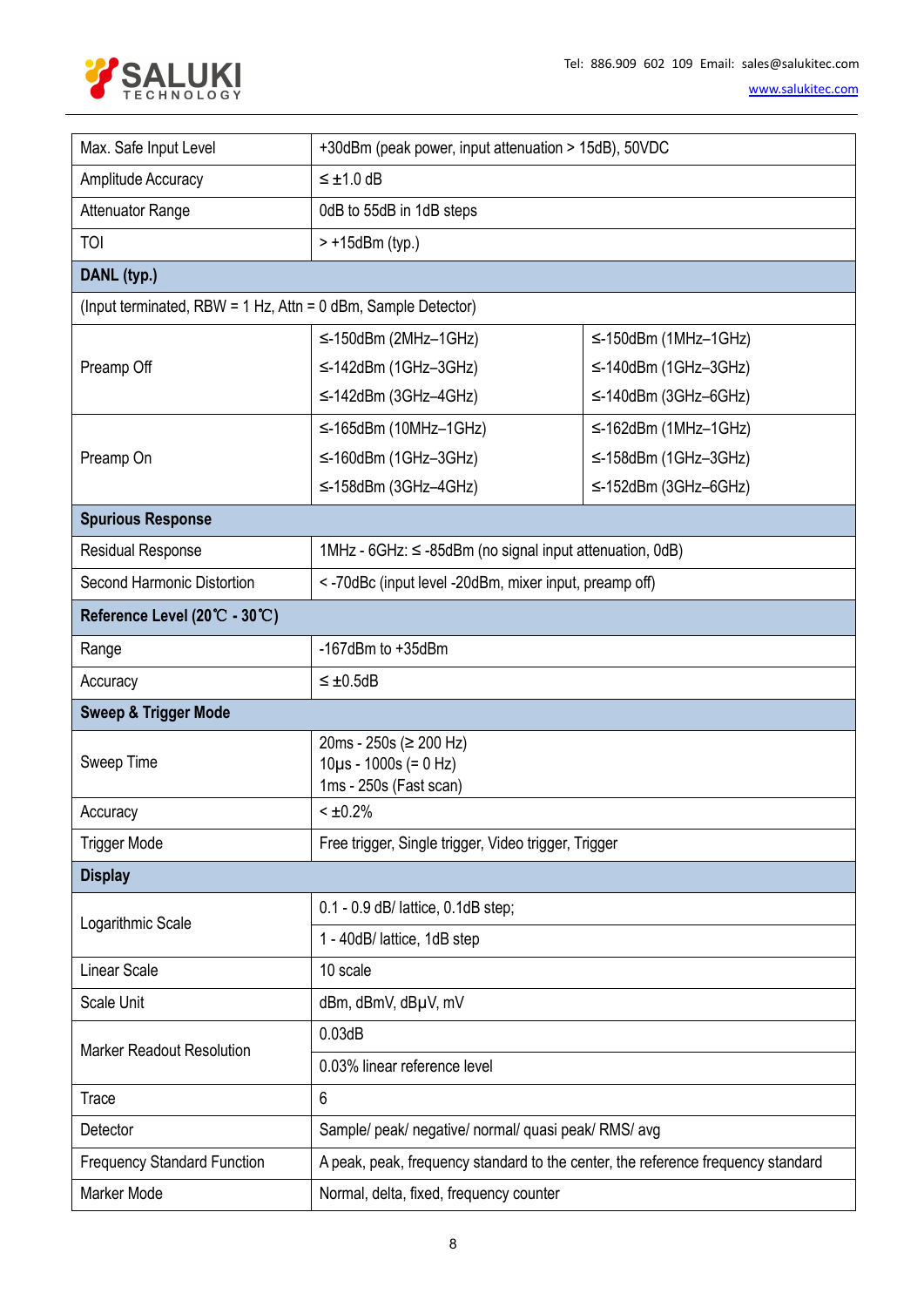

| Reference Level                      | $-167$ dBm to $+30$ dBm                        |                                      |  |
|--------------------------------------|------------------------------------------------|--------------------------------------|--|
| Level Accuracy                       | $\leq \pm 0.5$ dB (typ., 25 $\pm 5^{\circ}$ C) |                                      |  |
| <b>RBW Switching Accuracy</b>        | $< 0.1$ dB (typ.)                              |                                      |  |
| <b>Attenuator Switching Accuracy</b> | $< 0.3$ dB (typ.)                              |                                      |  |
| <b>RF Input</b>                      |                                                |                                      |  |
| Input Connector                      | N type                                         |                                      |  |
| Input Impedance                      | $50\Omega$                                     |                                      |  |
| VSWR (typ.)                          | <1.8 (10MHz-4.4GHz, attenuator ≥10dB)          | < 1.8 (10MHz-6GHz, attenuator ≥10dB) |  |
| <b>USB Output</b>                    | 1 USB2.0, 1 miniUSB                            |                                      |  |
| LAN                                  | Adaptive 10M/100M                              |                                      |  |
| <b>Tracking Generator (Optional)</b> |                                                |                                      |  |
| <b>Output Connector</b>              | N type                                         |                                      |  |
| Output Impedance                     | $50\Omega$                                     |                                      |  |
| <b>VSWR</b>                          | < 2.0                                          |                                      |  |
| Frequency Range                      | 25MHz - 4.4GHz                                 | 25MHz - 6GHz                         |  |
| <b>Frequency Stability</b>           | $±2$ ppm                                       |                                      |  |
| Level Range                          | -30dBm to 0dBm                                 |                                      |  |
| <b>Level Resolution</b>              | 1dB                                            |                                      |  |
| Level Accuracy                       | $±$ 2dB                                        |                                      |  |
| Harmonic Distortion                  | $-20$ d $Bc$                                   |                                      |  |
| Spurious                             | $-30$ d $Bc$                                   |                                      |  |

#### <span id="page-8-0"></span>2.2. **LTE Measurement**

| <b>Model</b>                  | <b>S5800EA</b>                                                                        | <b>S5800EB</b> |
|-------------------------------|---------------------------------------------------------------------------------------|----------------|
| Frequency range               | 10MHz - 4GHz                                                                          | 10MHz - 6GHz   |
| <b>Bandwidth</b>              | 1.4MHz, 3MHz, 5MHz, 10MHz, 15MHz, 20MHz                                               |                |
| <b>EVM Mode</b>               | BTS mode (RS/P-SS/S-SS/PDSCH), OTA mode (RS)                                          |                |
| <b>Measurement Report</b>     | All Measurement Results, RF Measurement Results, Signal Modulation Quality<br>Results |                |
| <b>RF Measurement</b>         |                                                                                       |                |
| Accuracy (typ.)               | $±1.0dB$ (input range -50dBm to +10dBm) LTE-FDD                                       |                |
|                               | ±1.0dB (input range -30dBm to +10dBm) LTE-TDD                                         |                |
| <b>Modulation Measurement</b> |                                                                                       |                |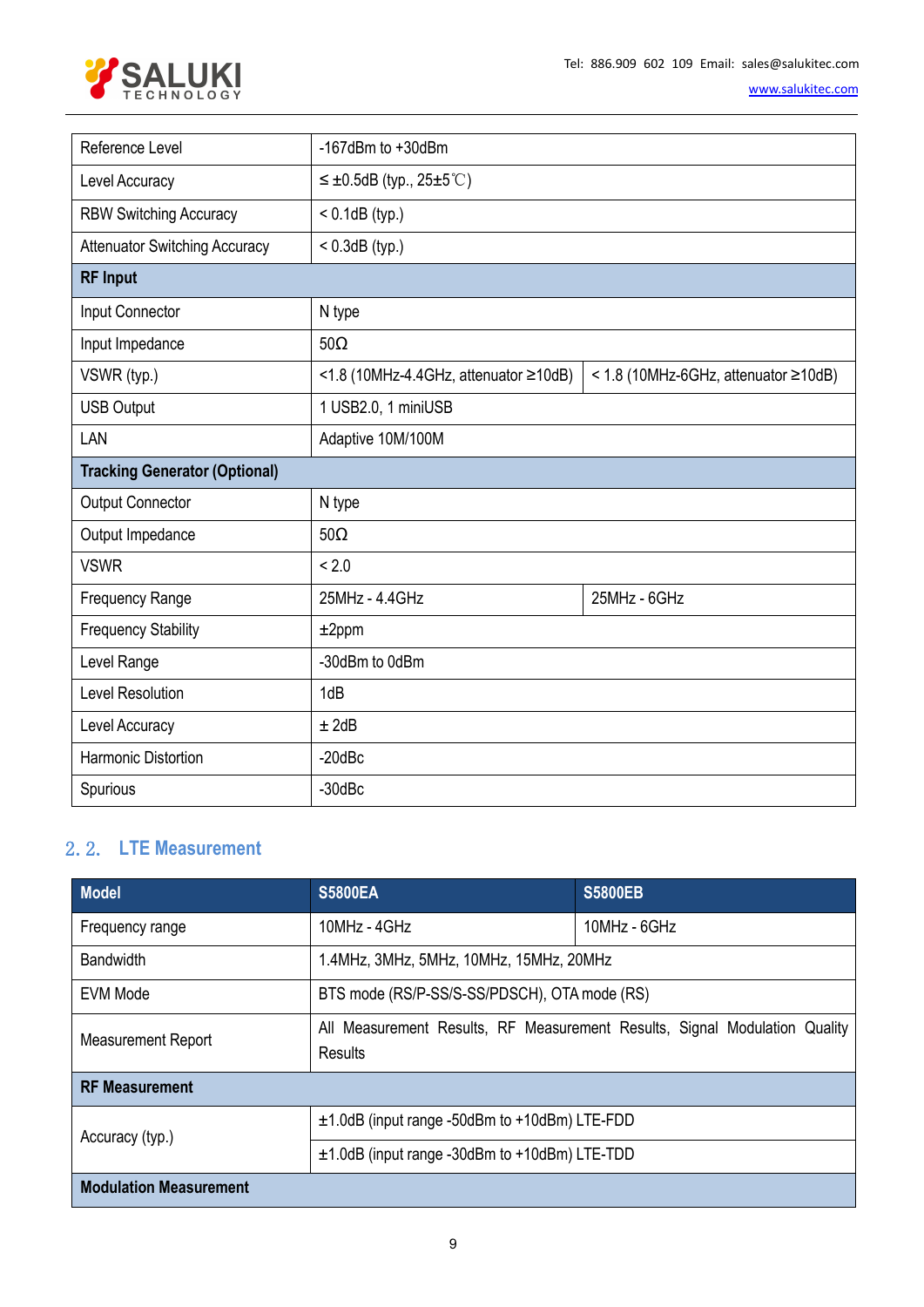

| <b>Frequency Deviation</b>      | $±10Hz +$ Reference clock deviation                                                     |  |
|---------------------------------|-----------------------------------------------------------------------------------------|--|
| EVM Accuracy (FDD-LTE)          | 2% (typ., E-UTRA Test Model 3.1, -50dBm to -10dBm)                                      |  |
| EVM Accuracy (TDD-LTE)          | 2% (typ., E-UTRA Test Model 3.1, -50dBm to -10dBm)                                      |  |
| <b>Over-the-air Measurement</b> |                                                                                         |  |
|                                 | Capture up to 6 signals                                                                 |  |
| Scanner                         | SS-POWER, RSRP, RSRQ, SINR                                                              |  |
|                                 | Automatically save with GPS information, SS power and modulation measurement<br>results |  |
| Antenna Alignment               | Support MIMO 2X2, 4X4                                                                   |  |
|                                 | Display RS power and multiple antenna delay                                             |  |
| Coverage Map Measurement        | Sweep - S-SS power, RSRP, RSRQ/SINR, Cell ID of the strongest signal                    |  |
|                                 | Output format: .kml, .csv                                                               |  |

#### <span id="page-9-0"></span>2.3. **WCDMA Measurement**

| Model                           | <b>S5800EA</b>                        | <b>S5800EB</b> |  |
|---------------------------------|---------------------------------------|----------------|--|
| Frequency range                 | 10MHz - 4GHz                          | 10MHz - 6GHz   |  |
| <b>Bandwidth</b>                | 3.84MHz                               |                |  |
| Maximum Spreading Factor        | 256 / 512                             |                |  |
| <b>RF Measurement</b>           |                                       |                |  |
| Accuracy (typ.)                 | ±1.0dB (input range -50dBm to +10dBm) |                |  |
| <b>Demodulation Measurement</b> |                                       |                |  |
| <b>Frequency Offset</b>         | ±10Hz + Reference clock deviation     |                |  |
| <b>Modulation Type</b>          | <b>WCDMA QPSK</b>                     |                |  |
|                                 | HSPA+ QPSK, 16QAM, 64QAM              |                |  |
| EVM (RMS)                       | 2% (EVM<25%)                          |                |  |
| <b>CDP</b>                      | $± 1.0dB (CDP > -25dB)$               |                |  |
| <b>CPICH</b>                    | ± 1.0dB                               |                |  |
| <b>Over-the-air Measurement</b> |                                       |                |  |
| <b>Scrambling Code Scanner</b>  | Up to 6 Scrambling Codes              |                |  |
|                                 | CPICH, Ec/lo, Ec, Channel Power       |                |  |
| <b>Multipath Scanner</b>        | Up to 6 multipath                     |                |  |
|                                 | Tau, RSCP, Channel Power              |                |  |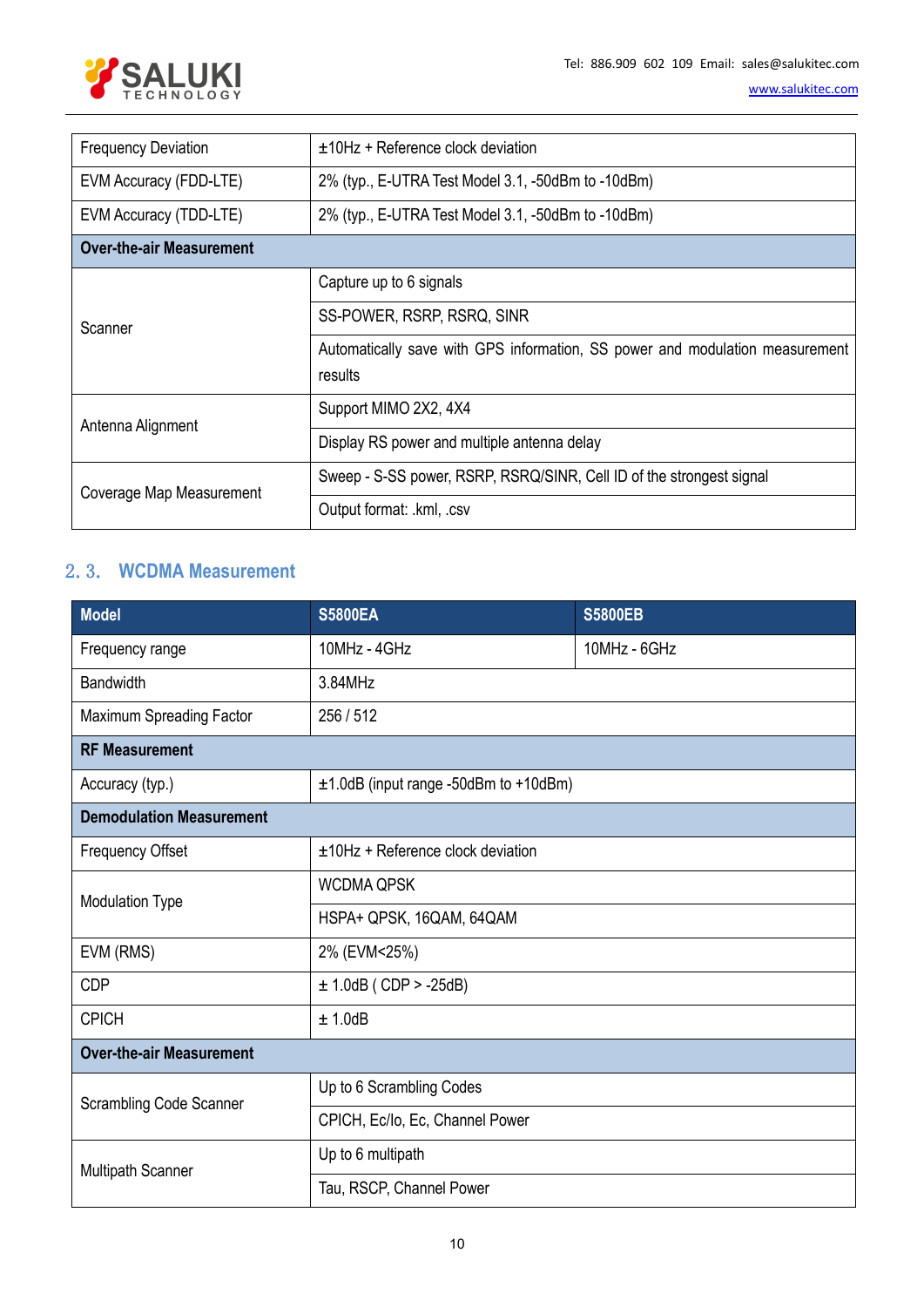

#### <span id="page-10-0"></span>2.4. **GSM/EDGE Measurement**

| <b>Model</b>                    | <b>S5800EA</b>                          | <b>S5800EB</b> |
|---------------------------------|-----------------------------------------|----------------|
| Frequency range                 | 10MHz - 4GHz                            | 10MHz - 6GHz   |
| <b>RF Measurement</b>           |                                         |                |
| Accuracy (typ.)                 | $±1.0dB$ (input range -50dBm to +10dBm) |                |
| <b>Demodulation Measurement</b> |                                         |                |
| <b>Frequency Offset</b>         | $±10Hz +$ Reference clock deviation     |                |
| <b>Modulation Type</b>          | <b>GSM GMSK</b>                         |                |
|                                 | <b>EDGE 8PSK</b>                        |                |
| Phase Error (GMSK)              | $± 1.0$ deg                             |                |
| EVM(8PSK)                       | ± 1.5%                                  |                |

#### <span id="page-10-1"></span>2.5. **TD-SCDMA Measurement**

| <b>Model</b>                    | <b>S5800EA</b>                          | <b>S5800EB</b> |  |
|---------------------------------|-----------------------------------------|----------------|--|
| Frequency range                 | 10MHz - 4GHz                            | 10MHz - 6GHz   |  |
| <b>Bandwidth</b>                | 1.6MHz                                  |                |  |
| <b>Slot Selection</b>           | 256/512                                 |                |  |
| <b>SYNC-DL Setting</b>          | Auto or 0-31 setting                    |                |  |
| Demodulation Type               | Auto or QPSK/8PSK/16QAM/64QAM           |                |  |
| <b>RF Measurement</b>           |                                         |                |  |
| Accuracy (typ.)                 | $±1.0dB$ (input range -50dBm to +10dBm) |                |  |
| <b>Demodulation Measurement</b> |                                         |                |  |
| <b>Frequency Offset</b>         | $±10Hz + Reference clock deviation$     |                |  |
| Demodulation Type               | QPSK, 8PSK, 16QAM, 64QAM                |                |  |
| EVM (RMS)                       | 2% (P-CCPCH power > -50 dBm)            |                |  |
| <b>Over-the-air Measurement</b> |                                         |                |  |
| <b>Scrambling Code Scanner</b>  | 32 SYNC-DL                              |                |  |
|                                 | Ec/lo and Tau measurement               |                |  |
| <b>Tau Scanner</b>              | Up to 6 SYNC-DL                         |                |  |
|                                 | DwPTS power, Tau, Ec/Io measurement     |                |  |